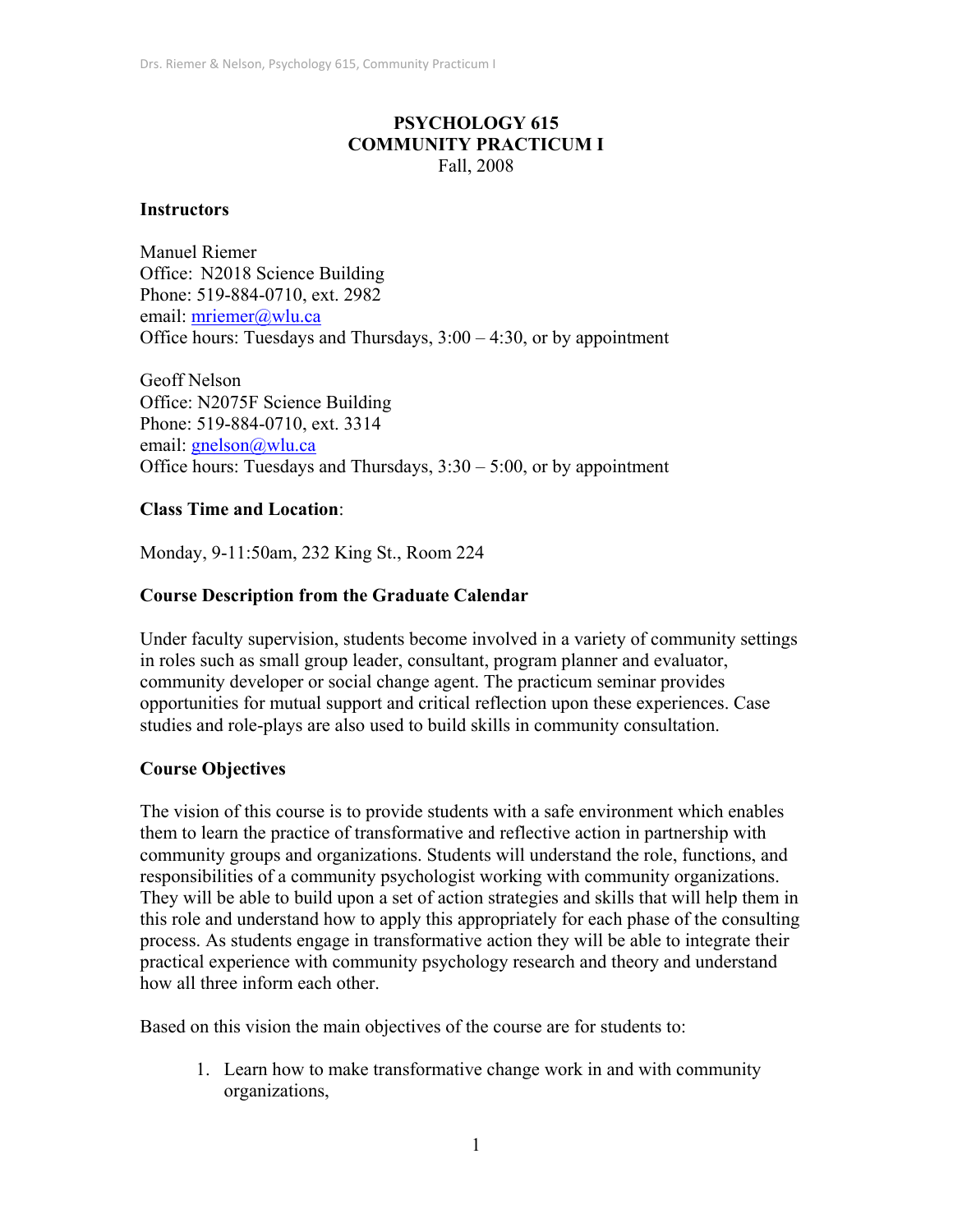- 2. Learn how to practice reflective action,
- 3. Obtain important action strategies and skills,
- 4. Learn how to integrate action, research, and theory (ART),
- 5. Develop a personal and professional identity as a community psychologist/social interventionist,
- 6. Experience in the course how the processes of community psychology and social intervention reflect the content of the field, and
- 7. Have an opportunity to develop a research topic for their thesis.

### **Roles and Class Format**

The training process resembles the typical process of a consulting relationship including pre-entry, contracting and entry, work phase, and termination and separation. Students will learn about important action strategies and skills through readings, instructions, modelling in class, as well as through their practical experience working with the community organizations. Each class will provide the opportunity to reflect upon the practicum experiences and the students' emotional and cognitive processing of those experiences. In addition, students will discuss how their action can be informed by research and theory and vice versa. Thus, the basic structure of a typical class will look like this:

- 1. Preparation for the class (Pre-Entry)
- 2. Check-in and reflection upon students' experiences (Entry)
- 3. Agreement on session objectives and agenda (Contracting)
- 4. Action, Research, Training (ART) integration (Work Phase I)
- 5. Action strategies and skills (Work Phase II)
- 6. Summing up and group feedback for session facilitator and session overall (Separation and Termination)

We will use an adult education model, emphasizing student participation in the course. Students will have choice over the selection of their practicum settings and over action strategies and skill sets covered in the two practicum courses (PS 615 and PS 625). There will be a great deal of time for class discussion, class exercises and role-playing in a context of mutual respect, active listening, and support.

Both practicum courses will be team taught by Manuel and Geoff. We see our role as instructors as providing a safe, supportive, and challenging environment for the development of your skills in community action and transformative social intervention. Typically, we will meet every week for a three-hour class session. However, we may decide some weeks to schedule meetings between individual students and their academic practicum supervisor (Manuel or Geoff), and thus decide to have a shorter class session. We see the students' role in the class sessions as being responsible for:

- 1. Attending class (please let us know by phone or email if you will not be able to attend due to illness or some other unexpected event),
- 2. Coming to class prepared (having done the readings, reflecting on the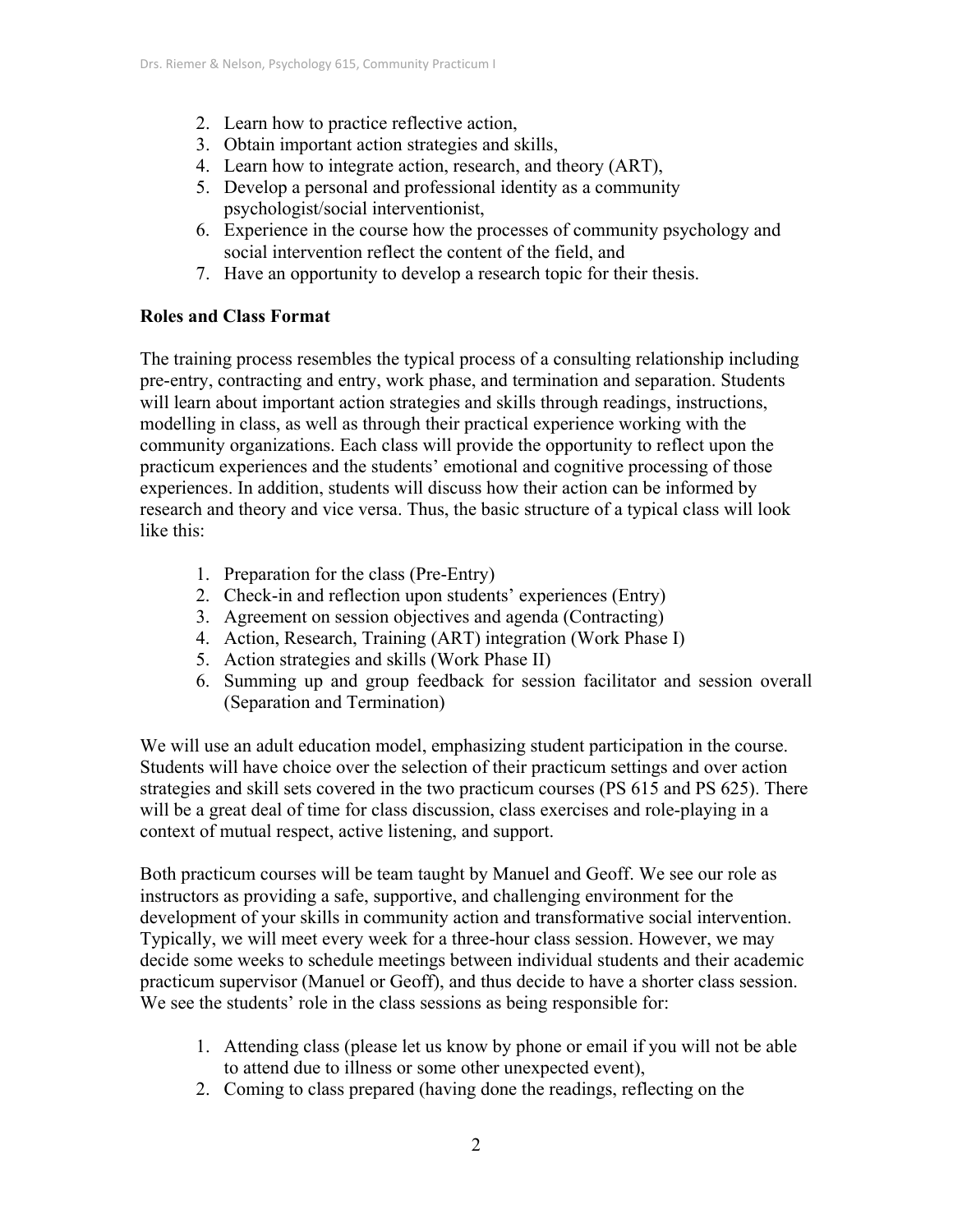readings, being prepared to make seminar presentations),

- 3. Facilitating some class discussions (making an agenda for the class, posing questions to your peers, making sure everyone has a chance to speak, actively listening to your peers, summarizing discussions – *each of us will facilitate one class session during the course*),
- 4. Actively participating in class discussions (asking questions related to the material, answering questions, contributing to discussions, sharing your experiences in the settings, connecting your practicum experiences with theory and research in community psychology), and
- 5. Supporting your peers (e.g., providing useful feedback to other students when they discuss their practicum settings experiences, demonstrating a supportive attitude toward other students).

### **Readings**

There is a course package of readings that you can purchase from the bookstore. Other articles will be handed out, will be available on WebCT, or you can obtain them from the Laurier library (most articles are on-line).

### **Settings and Supervision**

The goal of the practicum placement is to provide you with an opportunity to be involved in and learn about transformative community-based action. The placements that we preselected were specifically chosen to provide you with that kind of experience. We will provide you with a list describing potential practicum settings during the first class, and we will discuss these potential placements with you during the second class. Following the second class, you are expected to make contact with one or more settings to determine if there is a mutual fit between your needs, interests, and goals and those of the setting. You should begin your work in a practicum setting *no later than six weeks into the semester*. Normally, the practicum setting that you select should be one that you will be involved with for both terms. However, if it is determined at the end of term meeting with your academic practicum supervisor and site supervisor that the setting is not meeting the goals of the student or the setting, a different setting can be selected for the second term.

The practicum student, the potential supervisor from within the setting, and Manuel or Geoff will meet after the initial contact to discuss the suitability of the practicum and possible practicum tasks. For each student, there will be an academic practicum supervisor (Manuel or Geoff) and a site supervisor. Half the students will be supervised by Manuel and half by Geoff. We see the site supervisor as generally being responsible for supervising the day-to-day work activities of the student in the setting, providing space and resources, and linking the student with other relevant key stakeholders. The academic supervisor is responsible for providing the guidance, support, and feedback necessary to help the student frame intervention in terms of transformative change, reflect upon experiences and relate them to the student's emerging identity as a community psychologist, learn action skills and strategies, integrate community psychology action, research, and theory, and achieve her or his personal learning objectives.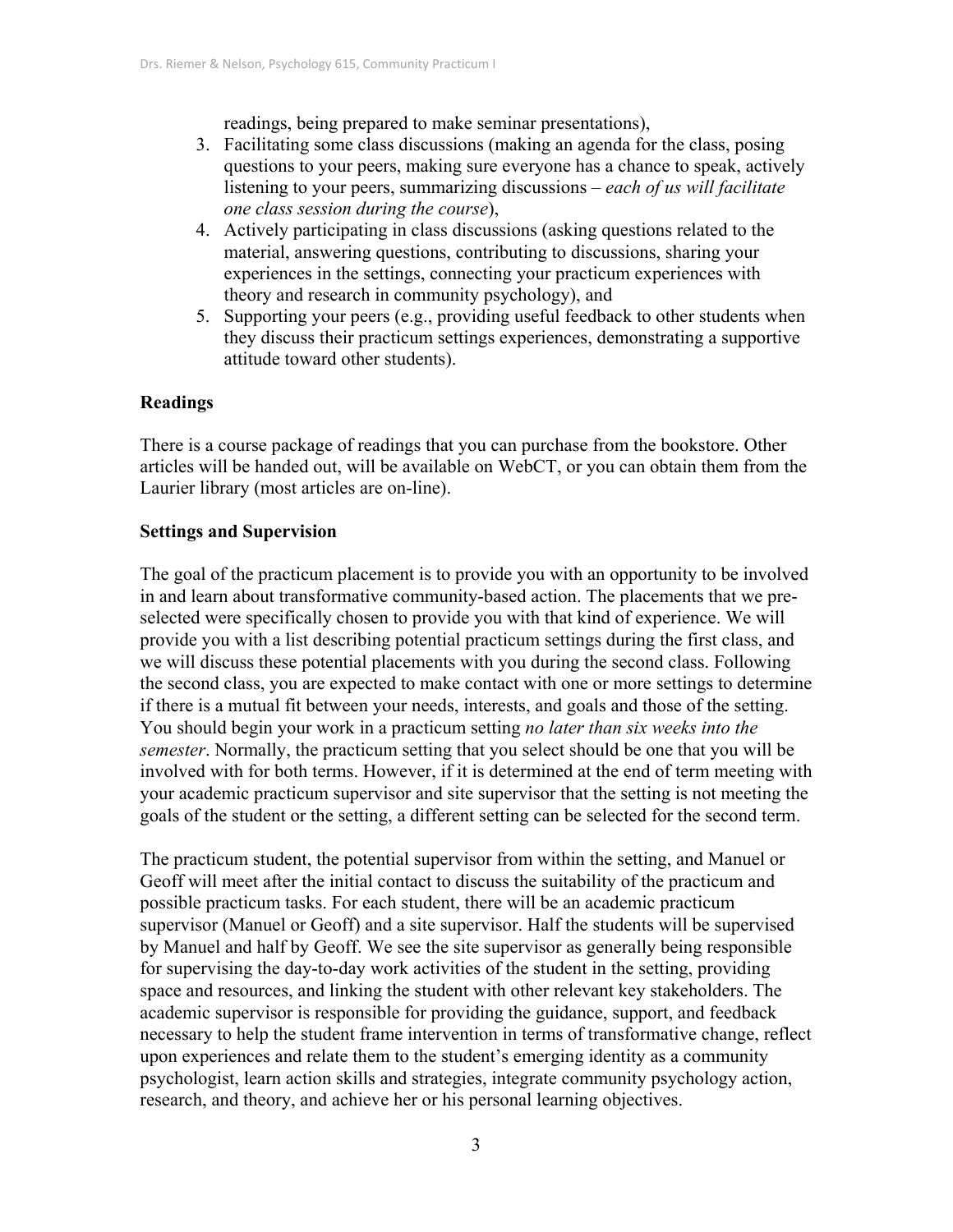### **Ethics Review**

Wilfrid Laurier University operates under the Tri-Council Policy on Ethical Conduct for Research with Humans. You will get specific training on the ethical review process in your research methods class, PS 606. One part of this process may apply to your practicum. The following is the statement from the Research Ethics Board (REB) on Practicum involvement:

*If a student is conducting research on a practicum that involves human participants (questionnaires, needs studies, focus groups, etc.) and is part of an ongoing project at that practicum placement, this is the work of the agency and does not need to be ethically reviewed by the Research Ethics Board for graduate students or by the departmental ethics review committee for undergraduate students. If the student is the primary person involved in the development and implementation of some research that involves human participants at the practicum setting, then it is mandatory to complete the WLU ethical review process.* 

You can ask us about what will be involved in the review. If necessary, we will have a special session to describe the review process.

### **Requirements and Evaluation**

We expect students to spend, on average, one day per week in their practicum settings for both PS 615 and PS 625 (100 hours per term, 200 hours total). We expect that you will be in the same setting both terms. The course will be evaluated on a *pass/fail basis.* To obtain a passing mark, students must complete the following by the end of the first semester:

- At least 50 hours in their setting.
- A practicum contract with the setting signed by the student, the setting supervisor and the supervising instructor, to be handed in no later than October  $27<sup>th</sup>$ . Guidelines for this contract will be developed in the class on consultation and contract writing.
- A brief presentation in class at least every 2 weeks updating on work activities. critical events, and learning opportunities in your practicum setting.
- Meet with Manuel or Geoff individually to discuss your practicum.
- Meet with either Manuel or Geoff and your practicum supervisor to review the placement and contract.
- Attend at least 80% of the class sessions.
- A journal about the work including a log of hours: this journal ideally will critically reflect upon the agreed upon tasks, your role, issues as they emerge, and values of community practice. This journal will form the basis of the interim and final practicum report. You are *not* expected to hand the journal in.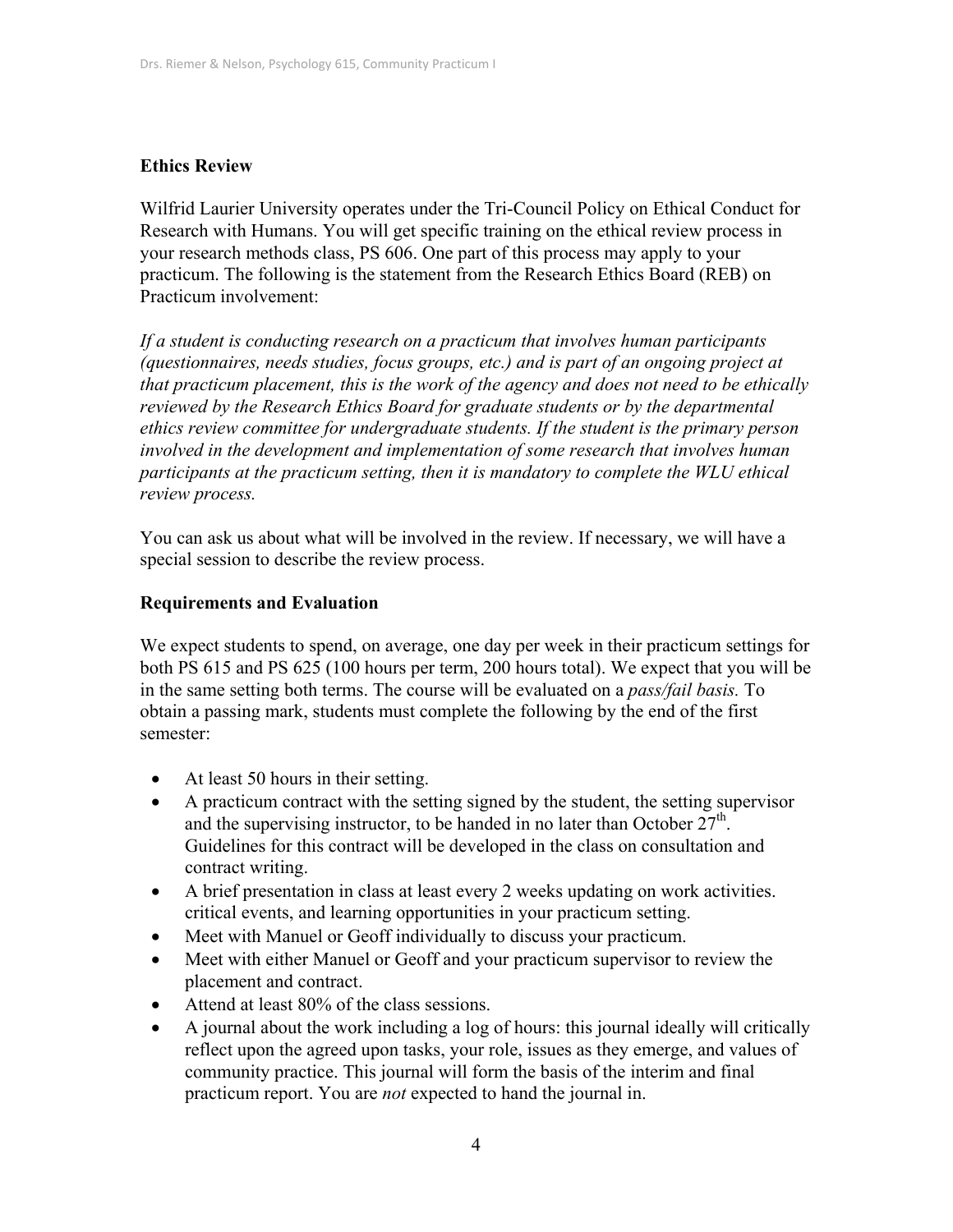• An interim practicum report that includes: (a) a log of hours, (b) a brief description of your practicum setting, (c) an analysis of the transformational potential of the practicum work, (d) critical reflection upon the pre-entry and entry phases and agreed upon work tasks, your role, an issues as they emerge, (e) skills that you are developing or need to develop, (f) action strategies that you are using in the setting, (g) the integration of action, research, and theory (ART), (h) the impact of your experiences on your personal and professional identity as a community psychologist/social interventionist, and (i) plans for the second term of the practicum. The report must be typewritten, follow APA-format, have a reference section, and be roughly 10 pages in length. It is due on December 12, 2008.

### **Schedule**

| $\#$           | <b>Date</b> | <b>Topic</b>                                                         | <b>Assigned Readings</b>                                                                                                                                                   | <b>Assignments for this Session</b>                                                                                                                                                                                                                                                                                                                                                                                                            |
|----------------|-------------|----------------------------------------------------------------------|----------------------------------------------------------------------------------------------------------------------------------------------------------------------------|------------------------------------------------------------------------------------------------------------------------------------------------------------------------------------------------------------------------------------------------------------------------------------------------------------------------------------------------------------------------------------------------------------------------------------------------|
| $\mathbf{1}$   | 9/08/08     | Welcome &<br>introduction to the<br>practicum                        | 1. Chavis, D.M. (1993).<br>2. Evans, S.D., Nelson,<br>G. & Loomis, C. (in<br>press).                                                                                       | • Readings $1 & 2$<br>• Think about the following questions:<br>1) What are your motivations for pursuing<br>CP?<br>2) What particular issues or topics would<br>you like to learn more about in CP?<br>3) Where do you see yourself headed in the<br>future in terms of work, further education<br>and participation in the community?                                                                                                        |
| $\overline{2}$ | 09/15/08    | Overview of<br>practicum<br>opportunities & the<br>placement process | 1. Nelson, G., $\&$<br>Prilleltensky, I. (Eds.).<br>(2005). Chapter 7.                                                                                                     | • Reading 1<br>• Read overview of possible practicum<br>placements<br>• Complete the warm-up exercise in Nelson $&$<br>Prilleltensky (2005) on p. 139.                                                                                                                                                                                                                                                                                         |
| 3              | 09/22/08    | The consultation<br>process in working<br>with communities           | 1. Nelson G, Amio J.,<br>Prilleltensky I., &<br>Nickels P. (2000).<br>2. Grinnell, S.K. (1970).<br>3. Nelson, G., $\&$<br>Prilleltensky, I. (Eds.).<br>(2005). Chapter 10. | • Make contact with potential practicum<br>settings<br>• Readings1, 2, $&3$<br>• Think about a community project you have<br>been involved in. Write a 1-2 page essay to<br>describe the process of building your<br>relationship with that project/organization<br>using the four phases described in the<br>Grinnell paper.                                                                                                                  |
| $\overline{4}$ | 09/29/08    | Pre-entry, entry,<br>and contract<br>writing                         | 1. Kelly, J.G. (1971).<br>2. O'Neill, P., & Trickett,<br>E.J. (1982). Chapters 2<br>& 3.                                                                                   | • Readings $1 & 2$<br>• As you read the Kelly article, think about:<br>1) what strengths you bring to community<br>work and to your potential practicum<br>setting,<br>2) your limitations and concerns about your<br>work in the community, and<br>3) areas in which you feel you need to grow<br>in terms of CP practice.<br>• As you read O"Neill and Trickett, think<br>about what elements should be included in a<br>practicum contract. |
| 5              | 10/06/08    | Effective<br>communication:<br>The basics $\&$                       | 1. Hoover, J. (2005).<br>Chapter 2.                                                                                                                                        | • Reading 1<br>• Assignment – Think about some<br>experiences you have had in which someone                                                                                                                                                                                                                                                                                                                                                    |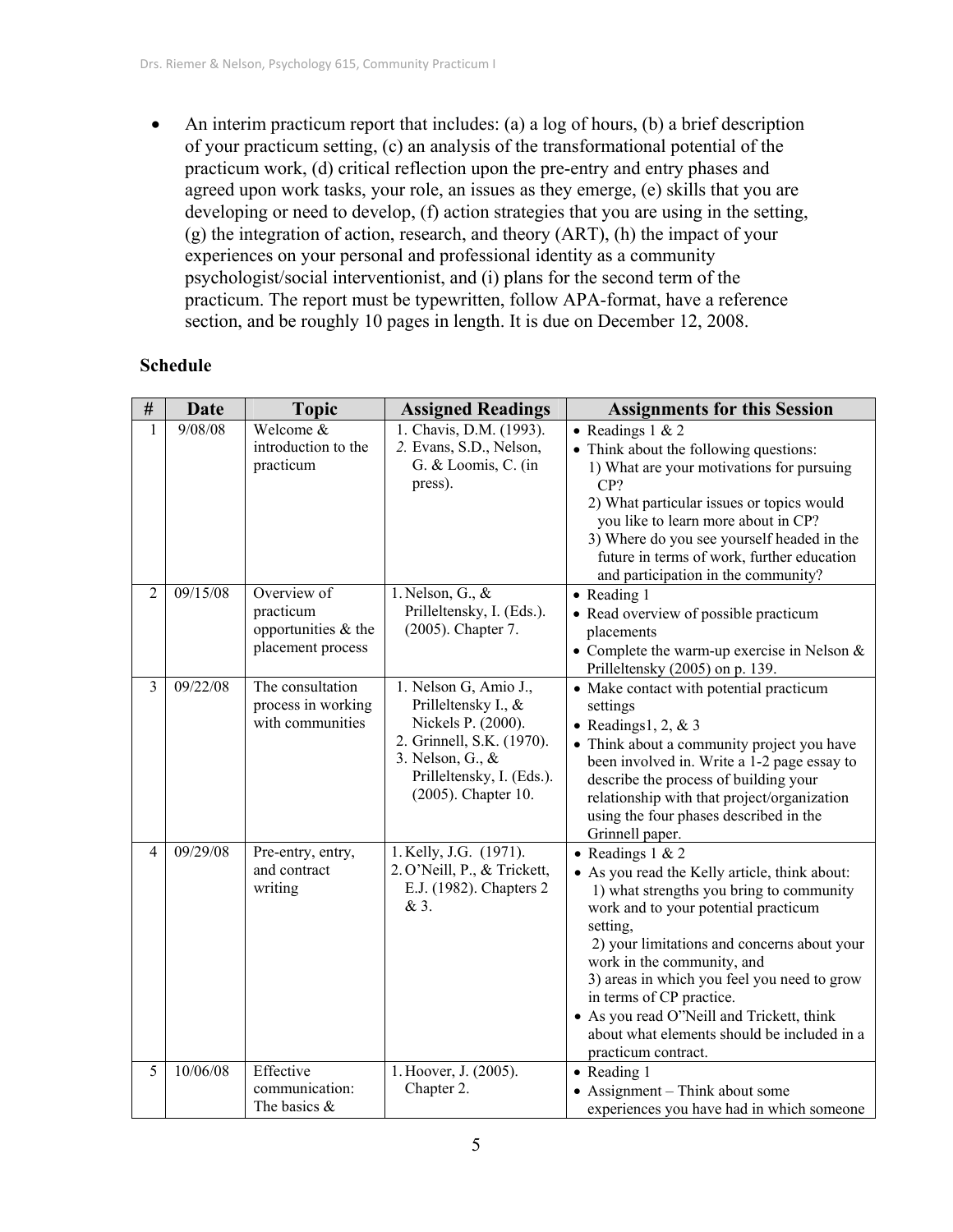|                  |          | listening /<br>attending                                                                                |                                                                                                                                                                                                                                                                     | listened very well to something that you<br>were experiencing and think about other<br>times in which someone did not listen to you<br>very well. Try to identify the differences of<br>good and bad listening skills.                                                                                                                                                          |
|------------------|----------|---------------------------------------------------------------------------------------------------------|---------------------------------------------------------------------------------------------------------------------------------------------------------------------------------------------------------------------------------------------------------------------|---------------------------------------------------------------------------------------------------------------------------------------------------------------------------------------------------------------------------------------------------------------------------------------------------------------------------------------------------------------------------------|
| 6                | 10/20/08 | Potluck dinner and<br>mid-course review                                                                 | No readings this week                                                                                                                                                                                                                                               | • Assignment – Complete the mid-course<br>review and post by Friday (anonymously)<br>• Bring a dish for the potluck                                                                                                                                                                                                                                                             |
| $\boldsymbol{7}$ | 10/27/08 | Effective<br>communication:<br>Influencing $&$<br>cultural aspects                                      | 1. Ivey, A.E., $&$ Ivey,<br>M.B. (2006).                                                                                                                                                                                                                            | • Reading 1                                                                                                                                                                                                                                                                                                                                                                     |
| 8                | 11/03/08 | Nominal group<br>planning for<br>second term                                                            | 1. Moore, C.M. (1994).<br>Chapter 2.<br>2. Julian, D. (2007).<br>3. Francescato, D.<br>(2007)<br>4. Ramos, C.M. (2007).<br>5. Thomas, D.R., Neill,<br>B., & Robertson, N.<br>(1997).<br>6. Nelson, G., Poland,<br>B., Murray, M.,<br>Maticka-Tyndale, E.<br>(2004). | • Readings $1 - 6$<br>Talk to a CP practitioner (e.g., in your<br>practicum organization) and ask them the<br>following two questions:<br>1) What skills that you obtained during your<br>CP studies have benefited you the most in<br>your work?<br>2) What other skills are required in your job<br>that were not covered sufficiently during<br>your studies?                |
| 9                | 11/10/08 | Group facilitation<br>& group dynamics:<br>The basics                                                   | 1. Nelson, G. &<br>Prilleltensky, I. (Eds.).<br>$(2005)$ . Chapter 10<br>2. Becker, A.B., Israel,<br>B.A., & Allen III, A.J.<br>(2005).                                                                                                                             | • Readings $1 & 2$<br>• Assignment – When reading Becker et al.<br>chapter, think of how each element (e.g.,<br>group membership, equitable participation<br>and open communication) of group process<br>has been important to specific experiences<br>that you have had working in groups                                                                                      |
| 10               | 11/17/08 | Group facilitation<br>& group dynamics:<br>Important<br>facilitator skills                              | 1. Kaner, S. (2007).<br>Facilitator's guide to<br>participatory decision<br>making $(2nd Ed.)$ . Part<br>II.                                                                                                                                                        | • Reading 1<br>• Assignment – Each student will select one<br>of the facilitator fundamentals (e.g., open<br>discussion, alternatives to open discussion)<br>and plan a 15-20 minute exercise on that<br>skill                                                                                                                                                                  |
| 11               | 11/24/08 | Working with<br>organizations to<br>create<br>transformative<br>change:<br>Organizational<br>assessment | 1. Lusthaus, C., Adrien,<br>M.-H., Anderson, G.,<br>Carden, F., $\&$<br>Montalván, G.P. (2002).<br>Chapters 1-5.                                                                                                                                                    | • Reading 1<br>• After reading the chapters think about how<br>the concepts of organizational performance,<br>environment, motivation, and capacity apply<br>to your organization. Try to put this into a<br>visual model. Talk to your colleagues in the<br>practicum organization and read their annual<br>reports to get needed information.                                 |
| 12               | 12/01/08 | Working with<br>organizations to<br>create<br>transformative<br>change:<br>Organizational<br>change     | 1. Nelson, G. $&$<br>Prilleltensky, I. (Eds.).<br>(2005). Chapter 9.<br>2. Nelson, G., Lord, J., &<br>Ochocka, J. (2001).<br>Chapters $6 & 7$ .                                                                                                                     | • Readings $1 & 2$<br>• Assignment – When reading the articles,<br>think about your practicum setting or some<br>other organization in which you have<br>worked or participated, and (a) what steps<br>you would take to create transformative<br>organizational change and (b) what forces<br>(individual, relational, organizational,<br>external) promote and resist change? |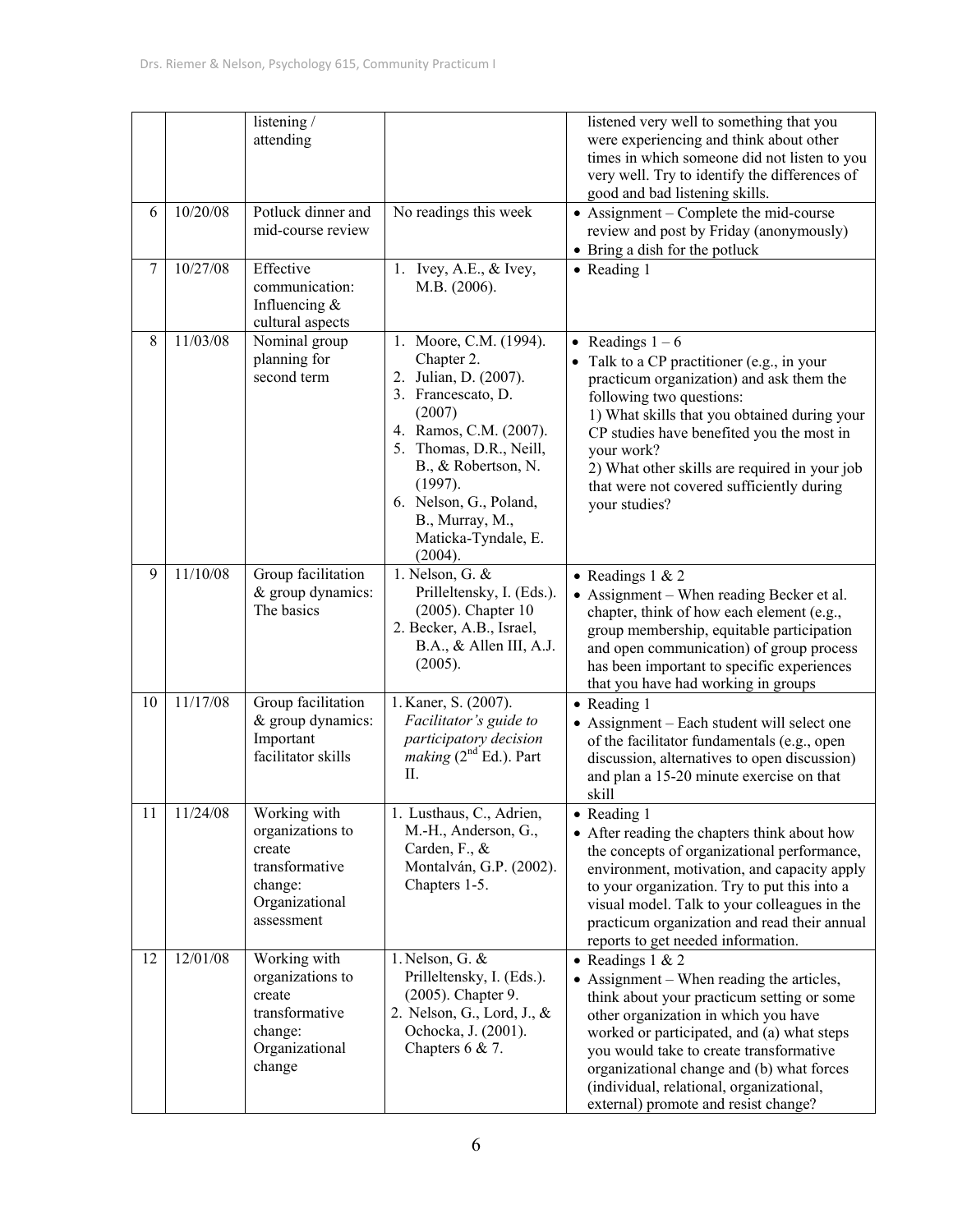| 12/08/08 | Course review.<br>logic models,<br>planning for next | 1. Frechtling, J.A.<br>$(2007)$ . Chapters 3-5 | • Reading $1$<br>• Assignment – Complete the end-course<br>review and post by Friday (anonymously) |
|----------|------------------------------------------------------|------------------------------------------------|----------------------------------------------------------------------------------------------------|
|          | term                                                 |                                                | $\bullet$ Bring a dish for the potluck                                                             |

# **Detailed List of Readings**

| 1) 09/082008                                                                                                                                                                                                                                                                                                                                                                                                                           |
|----------------------------------------------------------------------------------------------------------------------------------------------------------------------------------------------------------------------------------------------------------------------------------------------------------------------------------------------------------------------------------------------------------------------------------------|
| 1. Chavis, D.M. (1993). A future for community psychology practice. American Journal of Community<br>Psychology, 21(2), 171-183.                                                                                                                                                                                                                                                                                                       |
| 2. Evans, S.D., Nelson, G. & Loomis, C. (in press). Critical perspectives on teaching and learning community<br>psychology at Wilfrid Laurier University: Principles, strategies, and challenges. In C. Vazquez Rivera, M.<br>Figueroa Rodriguez, W. Pacheco Bou, D. Perez-Jimenez (Eds.), International perspectives in community<br>psychology: Shared agendas in diversity. San Juan, Puerto Rico: University of Puerto Rico Press. |
| 2) 09/15/2008                                                                                                                                                                                                                                                                                                                                                                                                                          |
| 1. Nelson, G., & Prilleltensky, I. (Eds.). (2005). Community psychology: In pursuit of liberation and well-being.<br>Basingstoke, UK: Palgrave. (Chapter 7, An overview of community psychology interventions, pp. 139-159).                                                                                                                                                                                                           |
| 3) 09/22/2008                                                                                                                                                                                                                                                                                                                                                                                                                          |
| 1. Nelson G, Amio J., Prilleltensky I., & Nickels P. (2000). Partnerships for implementing school and community<br>prevention programs. Journal of Educational and Psychological Consultation, 11, 121-145.                                                                                                                                                                                                                            |
| 2. Grinnell, S.K. (1970). A model of the consultation process. Unpublished paper.                                                                                                                                                                                                                                                                                                                                                      |
| 3. Nelson, G., & Prilleltensky, I. (Eds.). (2005). Community psychology: In pursuit of liberation and well-being.<br>Basingstoke, UK: Palgrave. (Chapter 10, Small group and individual interventions, pp. 217-220).                                                                                                                                                                                                                   |
| 4) 09/29/2008                                                                                                                                                                                                                                                                                                                                                                                                                          |
| 1. Kelly, J.G. (1971). Qualities for the community psychologist. American Psychologist, 26(10), 897-903.                                                                                                                                                                                                                                                                                                                               |
| 2. O'Neill, P., & Trickett, E.J. (1982). Community consultation: Strategies for facilitating change in schools,<br>hospitals, prisons, social service programs, and other community settings. San Francisco: Jossey-Bass.<br>(Chapters $2 + 3$ , pp. $23 - 111$ )                                                                                                                                                                      |
| 5) 10/06/2008                                                                                                                                                                                                                                                                                                                                                                                                                          |
| 1. Hoover, J. (2005). <i>Effective small group and team communication</i> (2nd Ed.). Belmont, CA: Wadsworth.<br>(Chapter 2 - Teamwork and communication: Verbal and nonverbal speaking, listening, and responding, pp. 21-<br>36)                                                                                                                                                                                                      |
| 6) 10/20/2008                                                                                                                                                                                                                                                                                                                                                                                                                          |
| No assigned readings this week                                                                                                                                                                                                                                                                                                                                                                                                         |
| 7) 10/27/2008                                                                                                                                                                                                                                                                                                                                                                                                                          |
| 1. Ivey, A.E., & Ivey, M.B. (2006). Intentional interviewing and counseling: Facilitating client development in a<br>multicultural society ( $6^{th}$ Ed., pp. 39-46). Florence, KY: Brooks/Cole.                                                                                                                                                                                                                                      |
| 8) 11/03/2008                                                                                                                                                                                                                                                                                                                                                                                                                          |
| Moore, C.M. (1994). Group techniques for idea building $(2^{nd}$ ed.) (Chapter 2: Nominal Group Technique,<br>1.<br>pp.10-31). Thousand Oaks, CA: Sage.                                                                                                                                                                                                                                                                                |
| Julian, D. (2007). An international perspective and a framework for practicing community psychology. The<br>2.<br>Community Psychologist, 40(4), 48-49.                                                                                                                                                                                                                                                                                |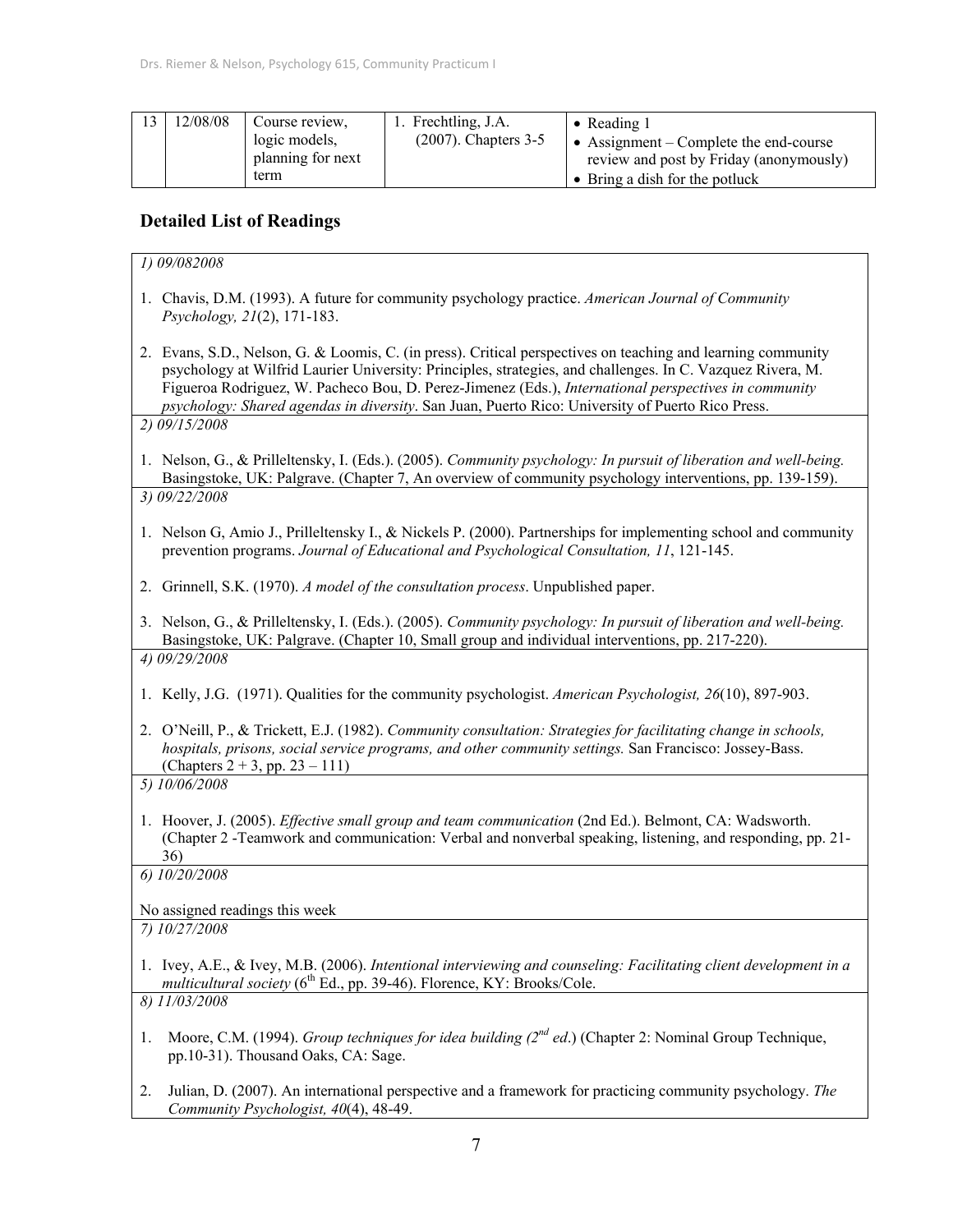- 3. Francescato, D. (2007). Community psychology core competencies taught at the undergraduate and Master's level in some Italian universities and in most non-academically based Master's programs. *The Community Psychologist, 40*(4), 49-52.
- 4. Ramos, C.M. (2007). A conceptual framework for community psychology. *The Community Psychologist, 40*(4), 53-54.
- 5. Thomas, D.R., Neill, B., & Robertson, N. (1997). Developing a graduate program in community psychology: Experiences at the University of Waikato, New Zealand. *Journal of Prevention and Intervention in the Community, 15*(1), 83-96.
- 6. Nelson, G., Poland, B., Murray, M., Maticka-Tyndale, E. (2004). Building capacity in community health action research*. Action Research, 2*(4), 389-408.

*9) 11/10/2008* 

- 1. Nelson, G. & Prilleltensky, I. (Eds.). (2005). *Community psychology: In pursuit of liberation and well-being.* Basingstoke, UK: Palgrave. (Chapter 10, Small group and individual interventions, pp. 211-216 & 220-231).
- 2. Becker, A.B., Israel, B.A., & Allen III, A.J. ( 2005). Strategies and techniques for effective group process in CBPR partnerships. In B.A. Israel, E. Eng, A.J. Schulz, & E.A. Parker, E.A. (Eds.). *Methods in communitybased participatory research for Health* (pp. 52-71). San Francisco, CA: Wiley.

*Additional Literature:* 

 Dimock, H. (1987). *Groups: Leadership and group development.* New York: Pfeiffer. *10) 11/17/2008* 

1. Kaner, S. (2007). *Facilitator's guide to participatory decision making* (2<sup>nd</sup> Ed.). San Francisco, CA: Jossey-Bass. (Part II, Facilitator fundamentals, pp. 41- 187)

*11) 11/24/2008* 

1. Lusthaus, C., Adrien, M.-H., Anderson, G., Carden, F., & Montalván, G.P. (2002). *Organizational assessment: A framework for improving performance* (Chapters 1-5). Available online at: http://www.idrc.ca/en/ev-23987- 201-1-DO\_TOPIC.html#begining

*12) 12/01/2008* 

- 1. Nelson, G. & Prilleltensky, I. (Eds.). (2005). *Community psychology: In pursuit of liberation and well-being.* Basingstoke, UK: Palgrave. (Chapter 9, Organizational and community interventions, pp. 186-210).
- 2. Nelson, G., Lord, J., & Ochocka, J. (2001). *Shifting the paradigm in community mental health: Towards empowerment and community*. Toronto, ON: University of Toronto Press (Chapters 6 & 7, pp 101-147)

*Additional Literature:* 

 Dimock, H. (1992). *Intervention and empowerment: Helping organizations to change.* North York, ON: Captus.

*13) 12/08/2008*

1. Frechtling, J.A. (2007). *Logic modeling methods in program evaluation.* San Francisco: Jossey-Bass. (Chapters 3-5, pp. 21-51).